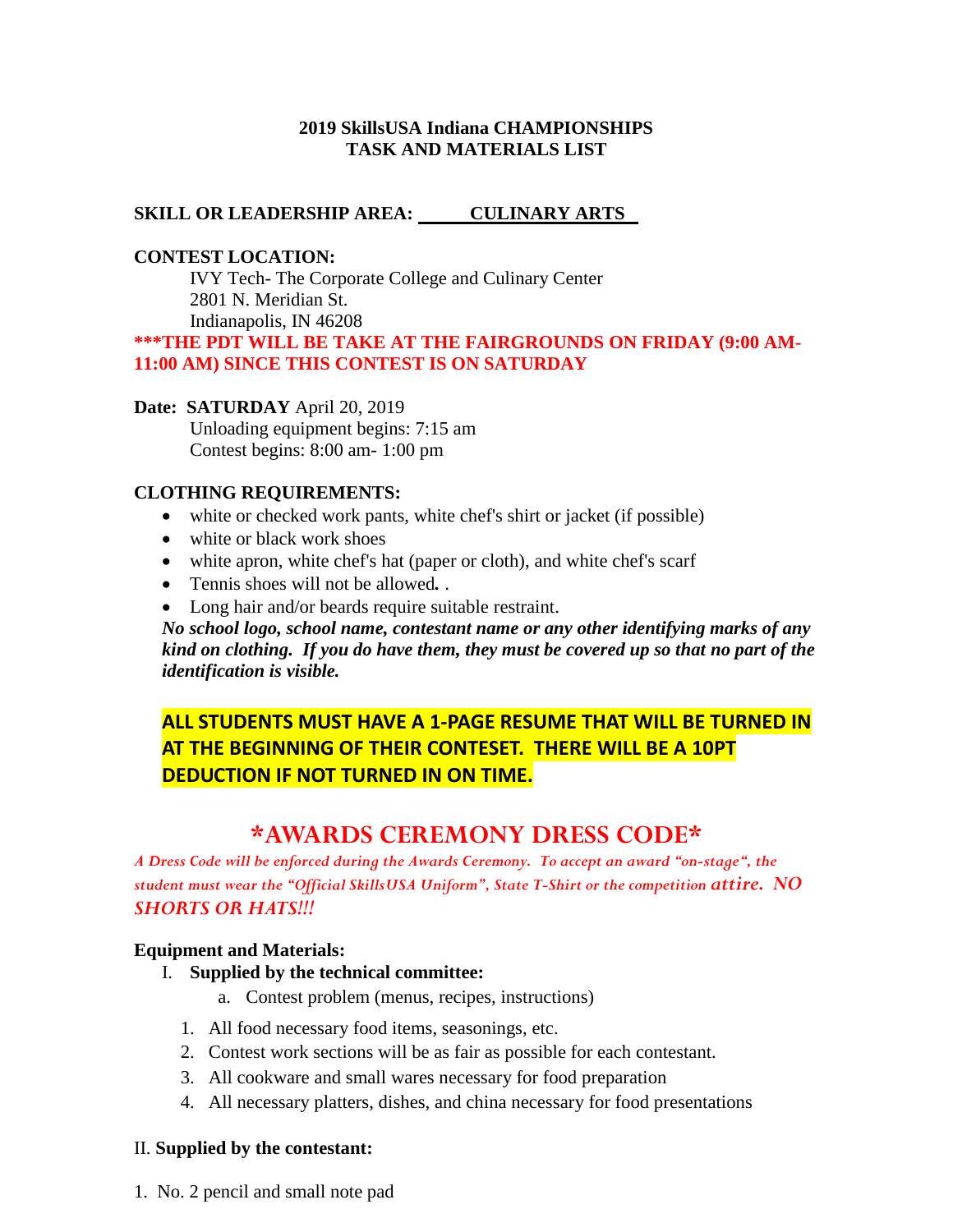- 2. Knife kit and cook's tools as desired from the following:
	- •French cook's knife
	- •Paring knife
	- •Vegetable peeler
	- •Knife steel
	- •Boning knife
	- •Cook's fork
	- •Slicing knife (meat)
	- •Serrated slicing knife
	- •Fillet knife
	- •Offset spatula
	- •Utility knife
	- •Cook's tongs (8-12 in.)
	- •Thermometer-bi-metallic stem thermometer or digital
	- •Molds or timbals for rice (optional)
	- Timer or clock
	- •Small mesh strainer
	- •Measuring Cups
	- •Measuring Spoons
	- •Wooden Spoon
- 3. Professional Cook's tool kit:
	- •Citrus zester
	- •Channel knife
	- •Parisienne scoop
	- •Apple corer
	- •Tourner knife

4. Any other small tools must be approved at the competition by the technical chair and must be made available for all other contestants to use.

# *SEE MENUS BELOW*

# **\*\*\*WATCH VIDEOS\*\*\***

Basic Chicken Cut <https://drive.google.com/open?id=0B2hWc4sSZnTDbW4xMkJjZm5rbXc>

French Breast or Airline Cut <https://drive.google.com/open?id=0B2hWc4sSZnTDdXQwaVlVRGh5V28>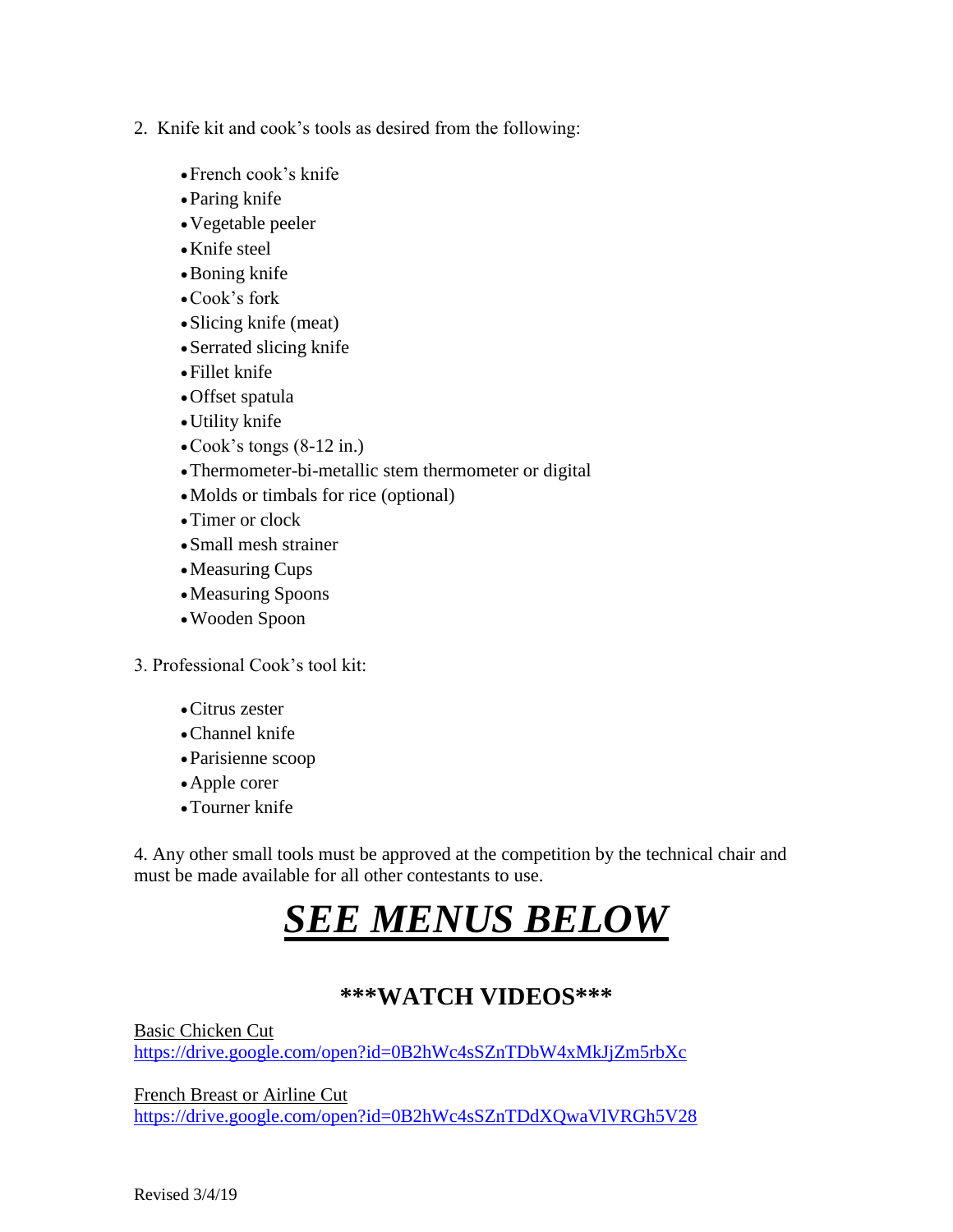**SkillsUSA** 

**High School Culinary Arts Contest 2019** 

### **MENU**

**Clear Soup**

**Sautéed Chicken with Mushroom Pan Sauce Braised Vegetables Rice Pilaf** 

**Braised Chicken Roasted Potatoes Green Vegetable and Carrots**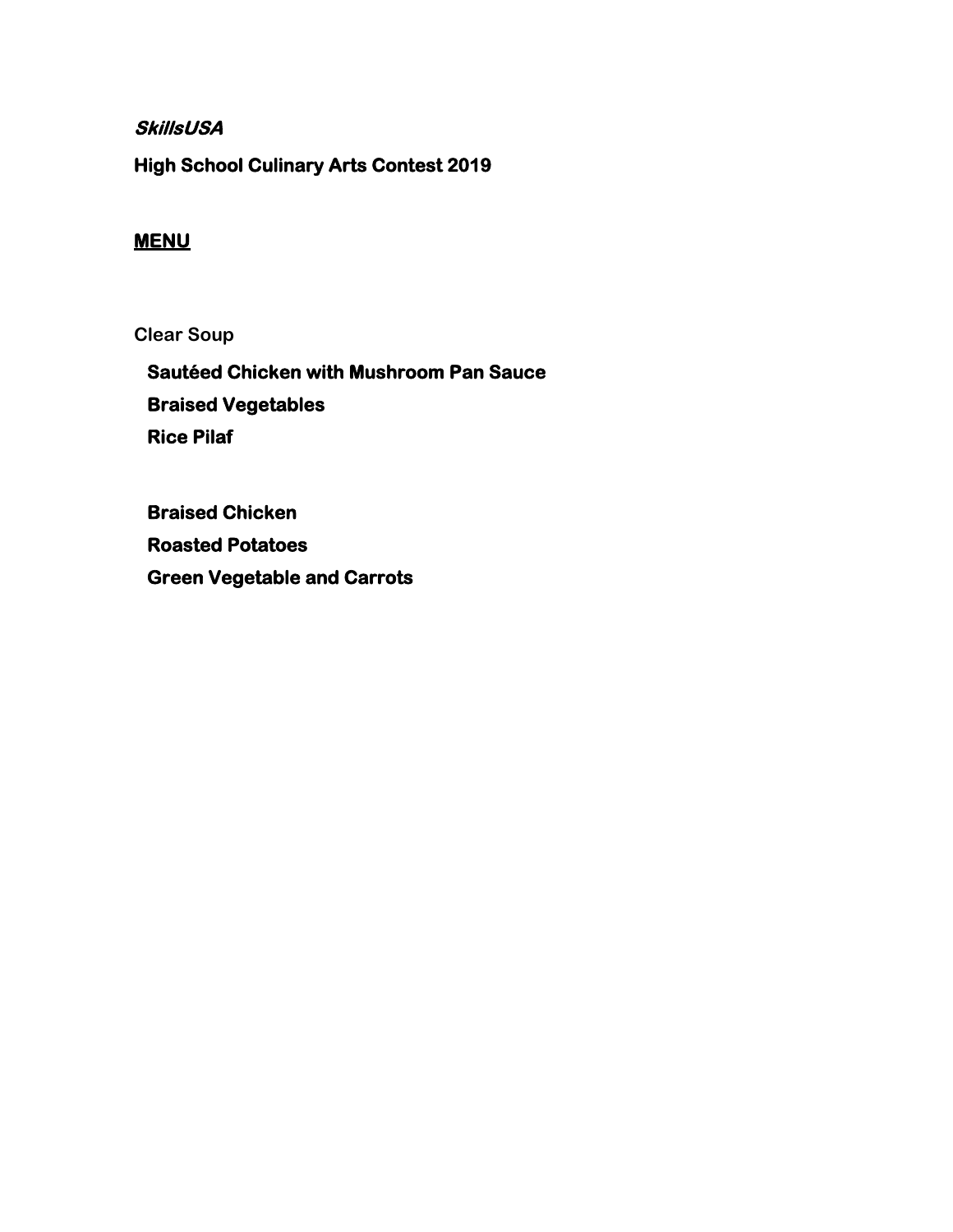# **Skills USA Culinary Arts Competition Scoring Breakdown High school and Post-Secondary Total Possible Points: 1000**

| Ca <u>tegory</u>                      | Value |
|---------------------------------------|-------|
| <b>Written Test (NOCI)</b>            | 100   |
| <b>Sanitation</b>                     | 200   |
| Mise en Place                         | 100   |
| <b>Knife Skills/ Meat Fabrication</b> | 100   |
| <b>Technical Skills/Taste</b>         | 500   |
| Total                                 | 1000  |

**Tie Breaker: In the event of a tie, the competitor with the highest overall technical skills/ tasting score will be determined to be the winner. If there is still a tie, the competitor with the highest score on the written test will be determined to be the winner.**

**Deductions:**

| Poor/ no clean-up and reset of station and |  |
|--------------------------------------------|--|
|                                            |  |
|                                            |  |
|                                            |  |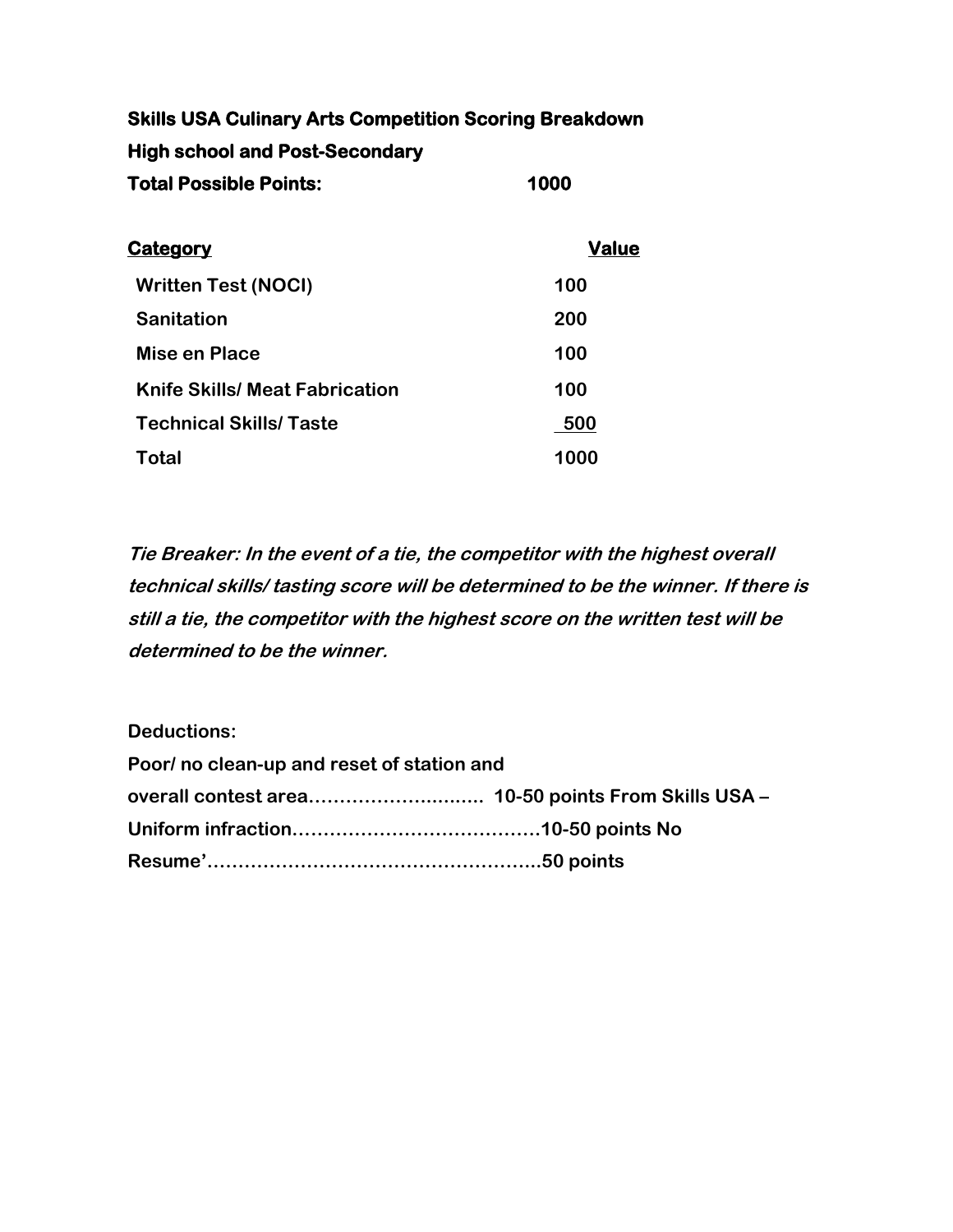## **GENERAL INSTRUCTIONS/ TIPS**

- **You may work on any component of your menu at any time. i.e.: You can begin working on your stock and/or soup during your knife cut time.**
- **You will present one (2) tasting plates to the Tasting Judges**
- **Raise your hand and ask for assistance if there is anything that you do not understand. – There will be a period just before the start of the first session when all questions will be answered for all contestants to hear. Once the competition starts, any questions about technique or definitions, etc. will not be answered – Questions about where to find ingredients and the like will be answered.**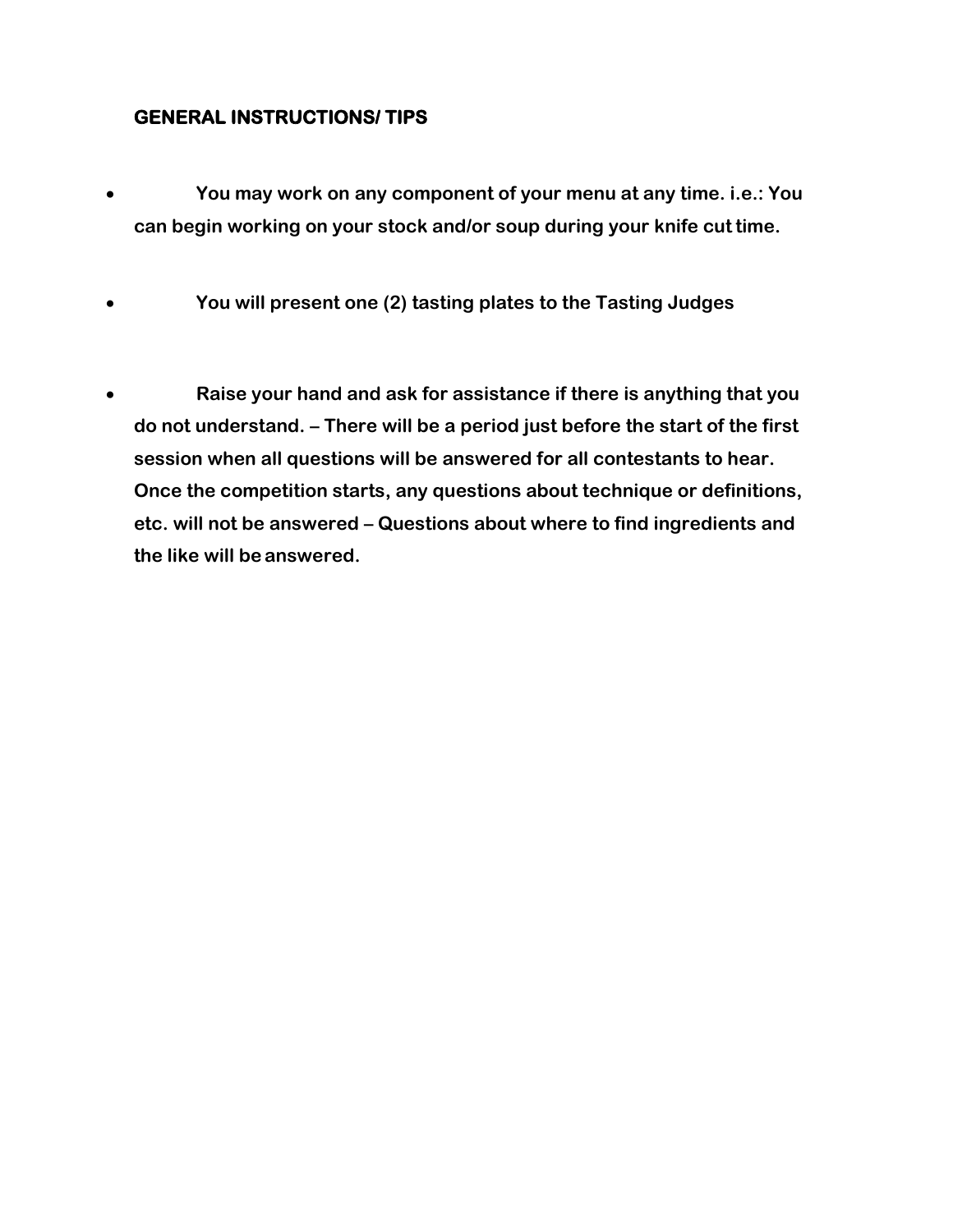# **TBA-UPON ARRIVAL TO COMPETITION AREA**

**Note: Chicken Fabrication and knife cuts will be judged at your station.**

**For all other courses, the contestant will present 2 plates one will go on display, the other you will take to the judges in the judging room (room CCCI 224).** 

| <b>Contest Time Line</b> |  |
|--------------------------|--|
|                          |  |

- **Please be aware of the time frame for presentation of all items.**
- **The window for presenting is 5 minutes long. For example, contestants 1-8 have between 10:15 AM and 10:20 AM to present their knife cuts without penalty.**
- **Any items presented between 5-10 minutes early/late will result in a 25 % point loss for that item.**
- **Any items presented between 10-15 minutes late will result in a 75 % pointloss for that item.**
- **Any items presented 15 minutes early/late will not be scored.**
- **Chicken Fabrication and knife cuts will be judged at your station at the scheduled time.**

**On all other courses, the contestant will present two plates one will go on display, the other you will take to the judges in the judging room (room CCCI 224).**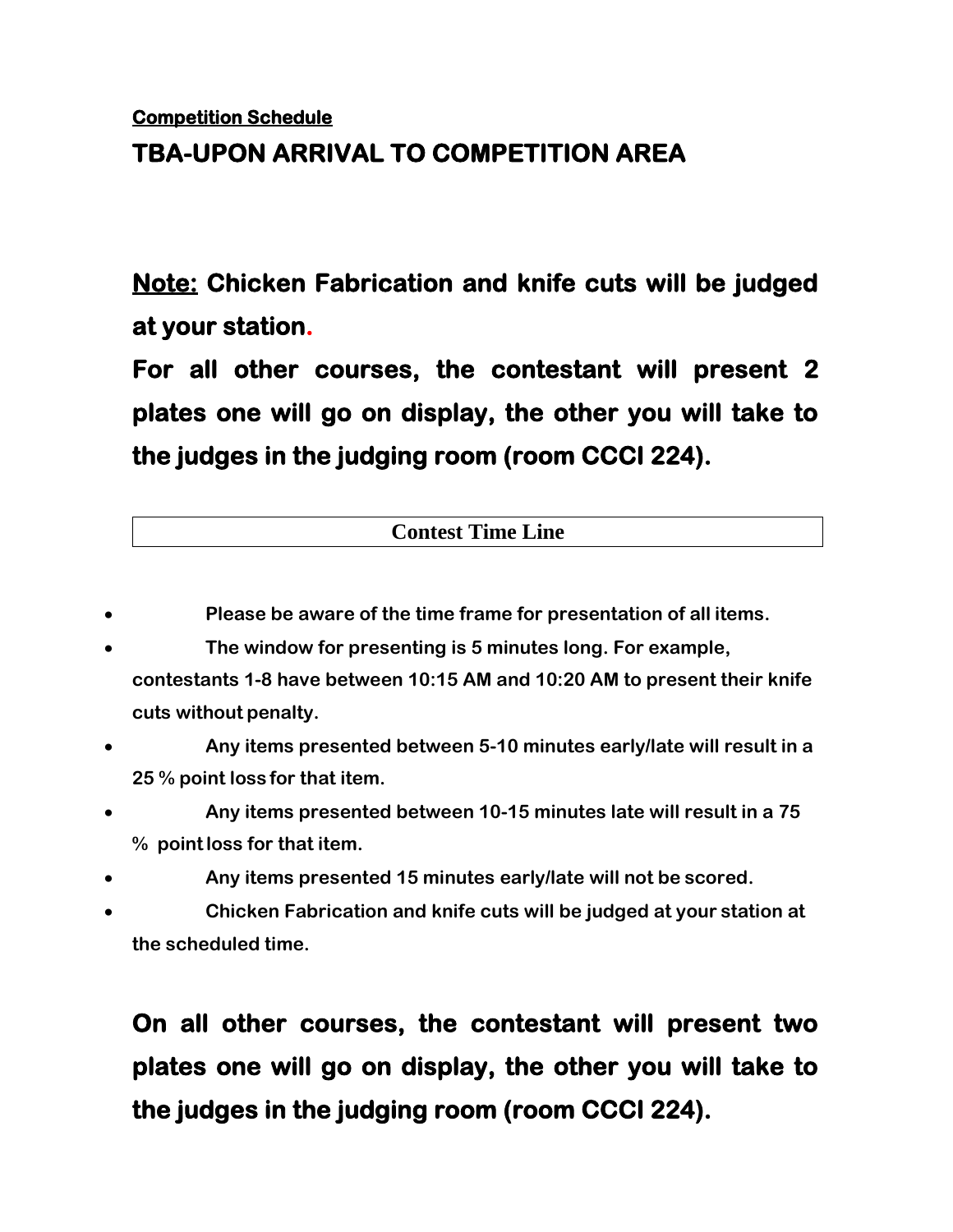Items available to student

Butchers Twine Cheese cloth **Common pantry for culinary in the kitchen:** Fresh parsley Dried thyme Bay leaf Peppercorns Fresh garlic Butter 8 lbs Flour Ground black pepper Kosher salt Milk 6 gallons Vegetable oil 2 gallons Heavy cream 6 qt Fresh tarragon 4 oz. Lemons 48 each Sugar 5 lbs 2 doz. Leeks Eggs, 75 ea

#### **Culinary individual sheet pan gets:**

1 chicken 2 qt chicken stock 10 leaves of basil 2 yellow onion small 2 carrot 2 ribs celery 5 cloves garlic 1 leek 1 red pepper 1 large zucchini or 2 small 1 Idaho potato 1 large parsnip or 2 small Roughly 11 oz. Mushrooms Red potatoes about 12 oz. Rice 1 cup 4 oz. butter Basil- 6 leaves 1 roma tomato 2 cloves garlic 8 oz green beans or broccoli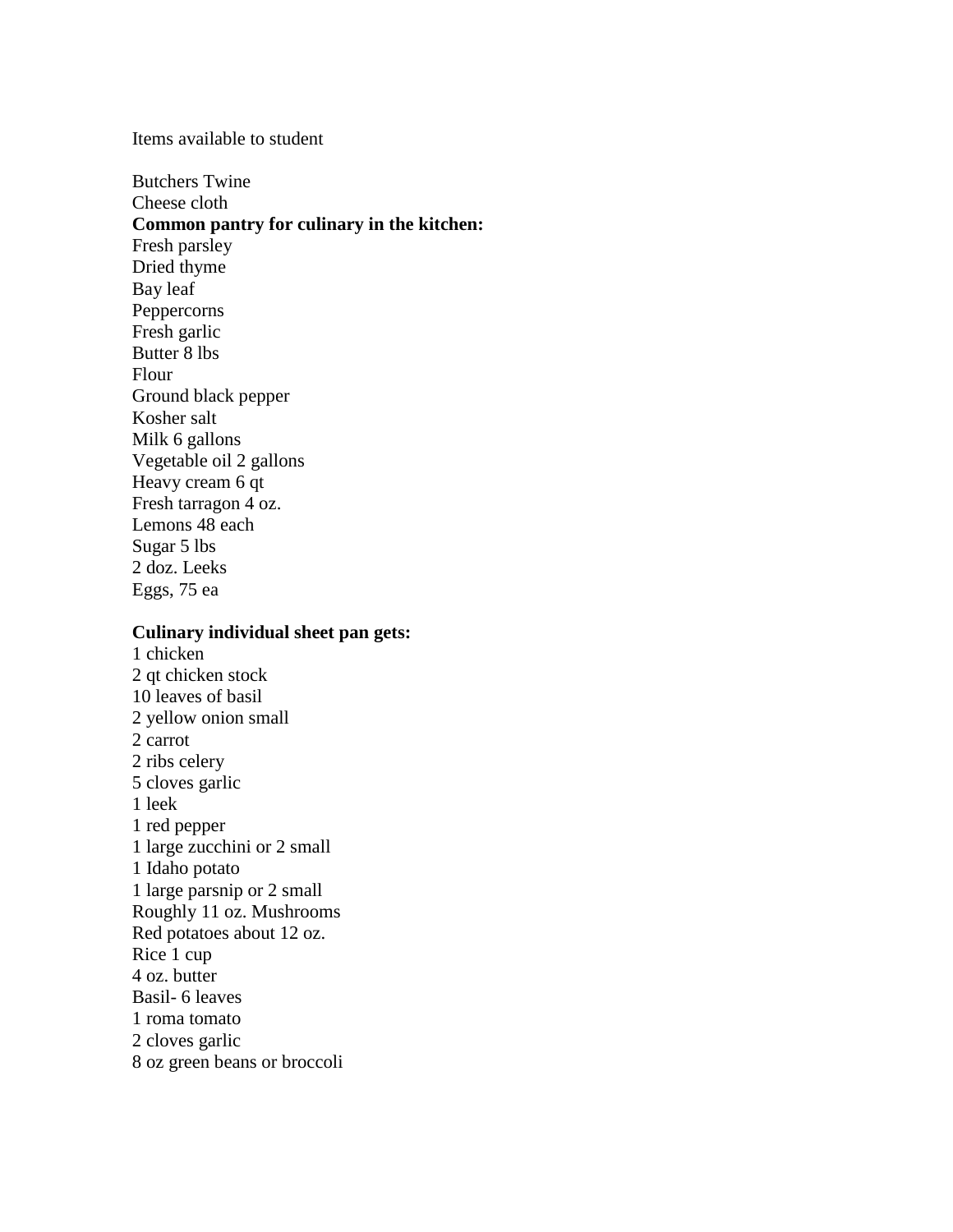# **Each contestant will have 1 chicken to fabricate. They should execute the following:**

- 1. **Two breasts – The breast should be skin on and boneless, except for the first bone of the wing which should be attached (Airline Breast). The tender should be intact and attached to the breast. The wing bone, tender and skin can be removed at a later time if desired.**
- 2. **Two leg/thigh portions – the leg and thigh should be bone-in** 3. **Carcass meat, trim and bones are to be used for stock and soup.**

# **SKILLS COMPONENT VEGETABLE CUTS Prepare the following vegetable cuts and/or tasks and present for judging. These items will be used in other menu items:**

- 1. **Chiffonade Basil- 6 leaves**
- 2. **Tomato Concasse –1 roma tomato**
- 3. **Medium Dice (1/2 " x 1/2" x 1/2" cube) - 1 cup. Use vegetables based on your menu.**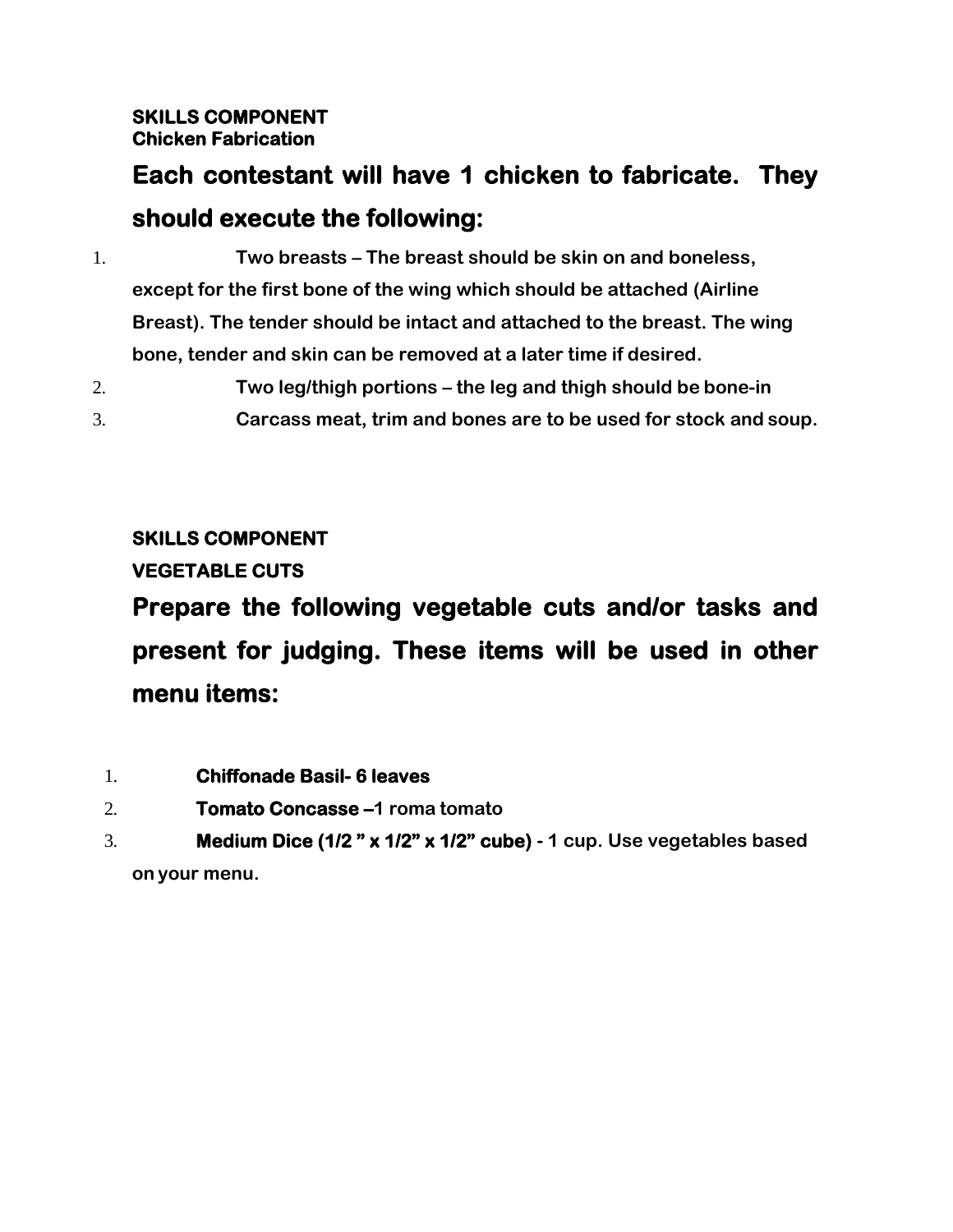## **RECIPES**

**Stock: Skill component: Stock Chicken bones, trim from your fabricated chicken, Water, Mirepoix, Sachet Will be started on your stations. Finished stocks will be available to competitors during the competition.** 

**Chicken Vegetable Soup Skill component: Stock/Clear Soup Soup Yield: 1 to 1-1/2 Qt** 

**Ingredients: Trim from chicken Oil** 1 tsp. **1 Cut vegetables for garnish Approx. 1-1.2 cup Seasoning TT**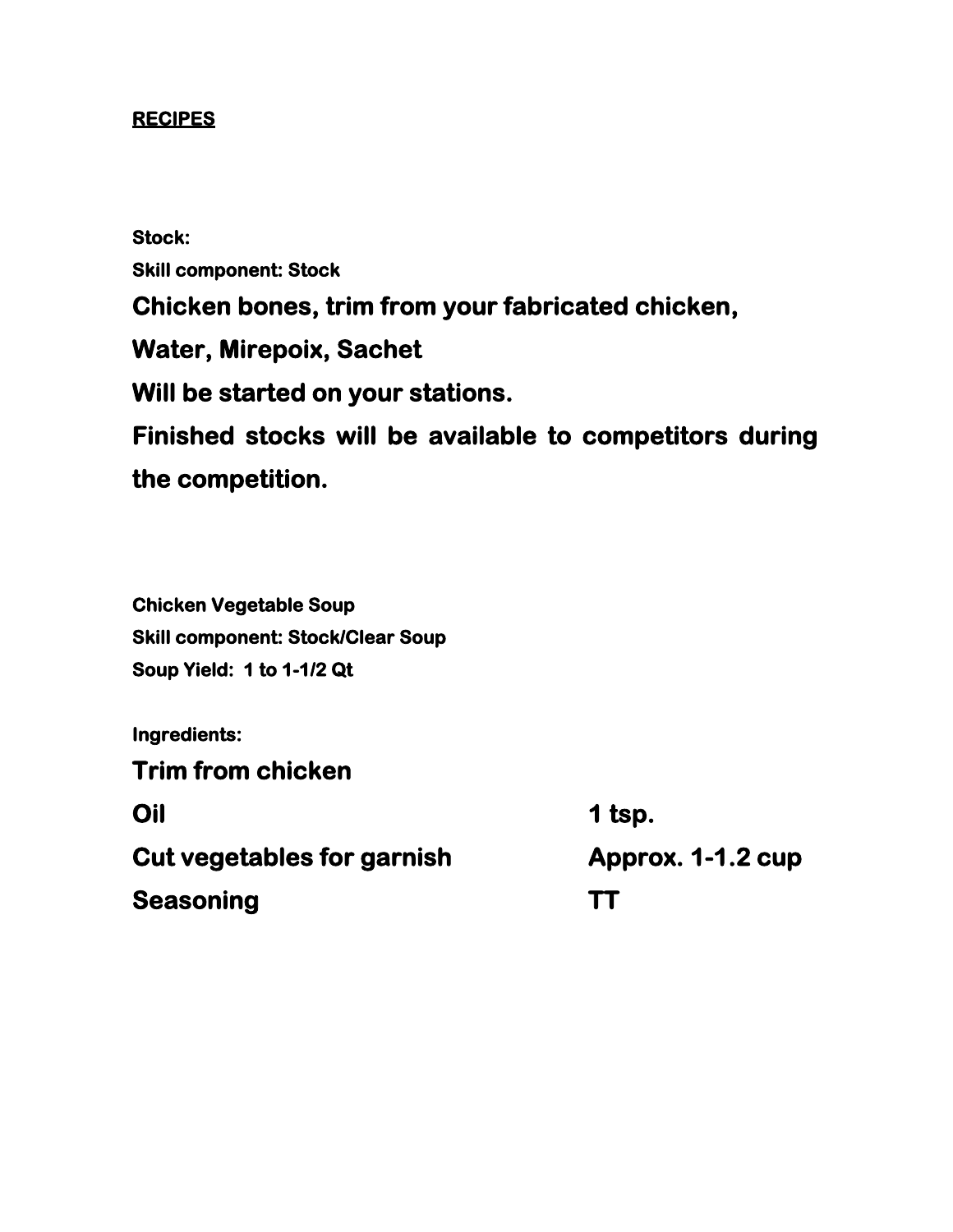**SAUTEÉD CHICKEN BREAST WITH MUSHROOM PAN SAUCE Skill Component: Sauté with pan sauce Yield: 2 plates** 

**Properly sauté appropriate pieces of chicken.** 

**Prepare mushroom pan sauce from fond.** 

**Plate chicken with sauce, rice pilaf, and braised vegetables** 

**STARCH ACCOMPANIMENTS FOR SAUTEÉD ENTRÉE Skill Component: Rice Pilaf Yield: 3 cups Typical ingredients for Rice Pilaf Fat (butter, oil) Onion, Rice Chicken stock Seasoning**

**VEGETABLE ACCOMPANIMENTS FOR SAUTEÉD ENTRÉE BRAISED VEGETABLES Skill Component: Braising vegetables** 

# **Properly braise appropriate vegetables from knife cuts and others to accompany braised entree**

**Braised Chicken Thighs Skill Component: Braising Yield:** 

**2 Servings**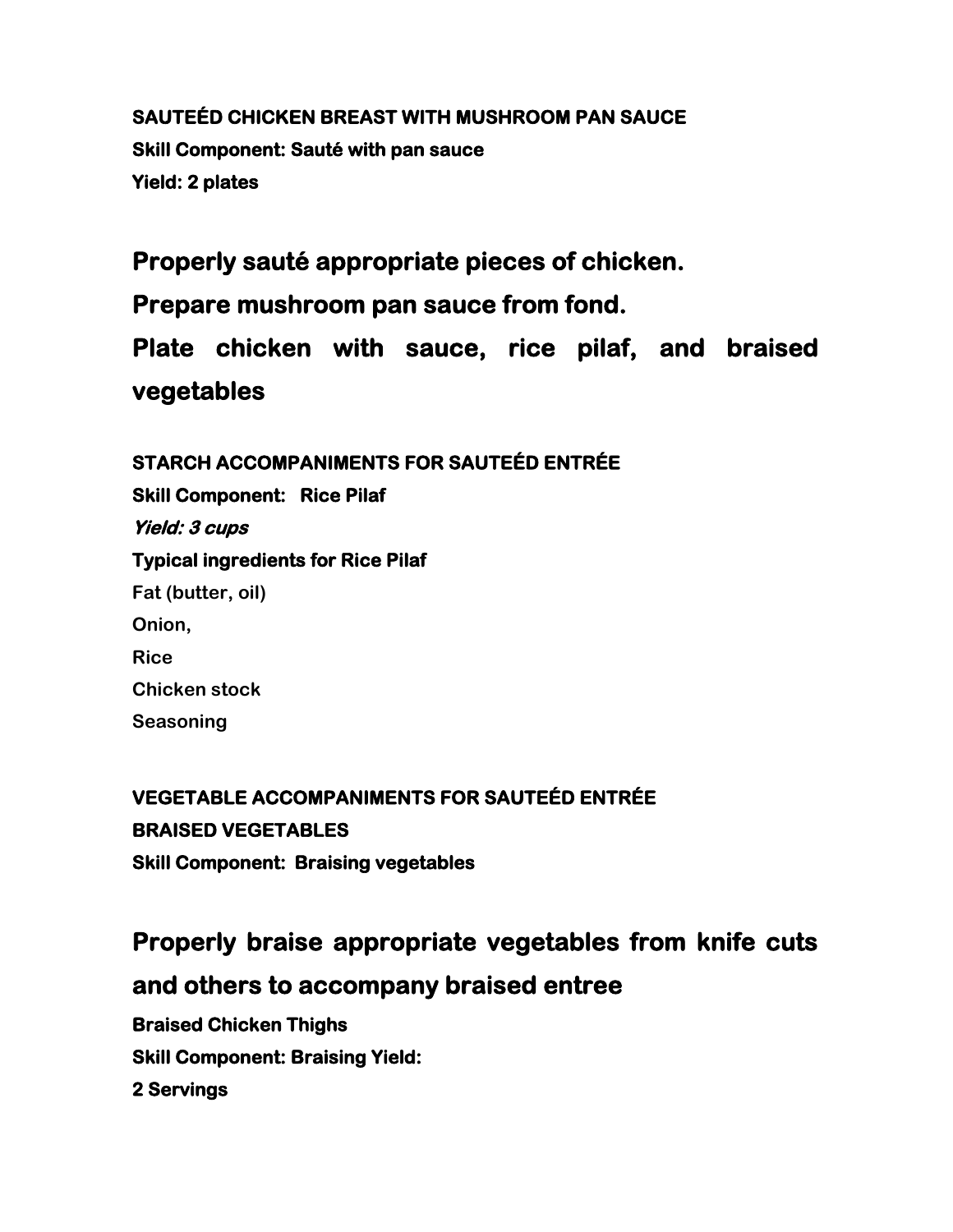**Properly braise the appropriate chicken pieces. Plate two portions accompanied with roasted potatoes and sauté vegetables.** 

**STARCH ACCOMPANIMENTS FOR POACHED ENTRÉE ROASTED POTATOES Skill Component: Roast Yield: 2 Servings** 

# **Properly roast potatoes to accompany braised entrée.**

**VEGETABLE ACCOMPANIMENT FOR BRAISED ENTRÉE Skill Component: Green Vegetable Cookery Yield: 2 servings Ingredients: Green Vegetable of choice (Cut as desired and/or practical) Seasonings – your selection from contest supplies as desired Fresh herbs – your selection from contest supplies as desired** 

### **Instructions:**

**Using proper cooking technique for green vegetables, prepare a sufficient amountfor two (2) portions.**

**Skill Component: Sauteed Vegetables Yield: 2 portions Ingredients:**